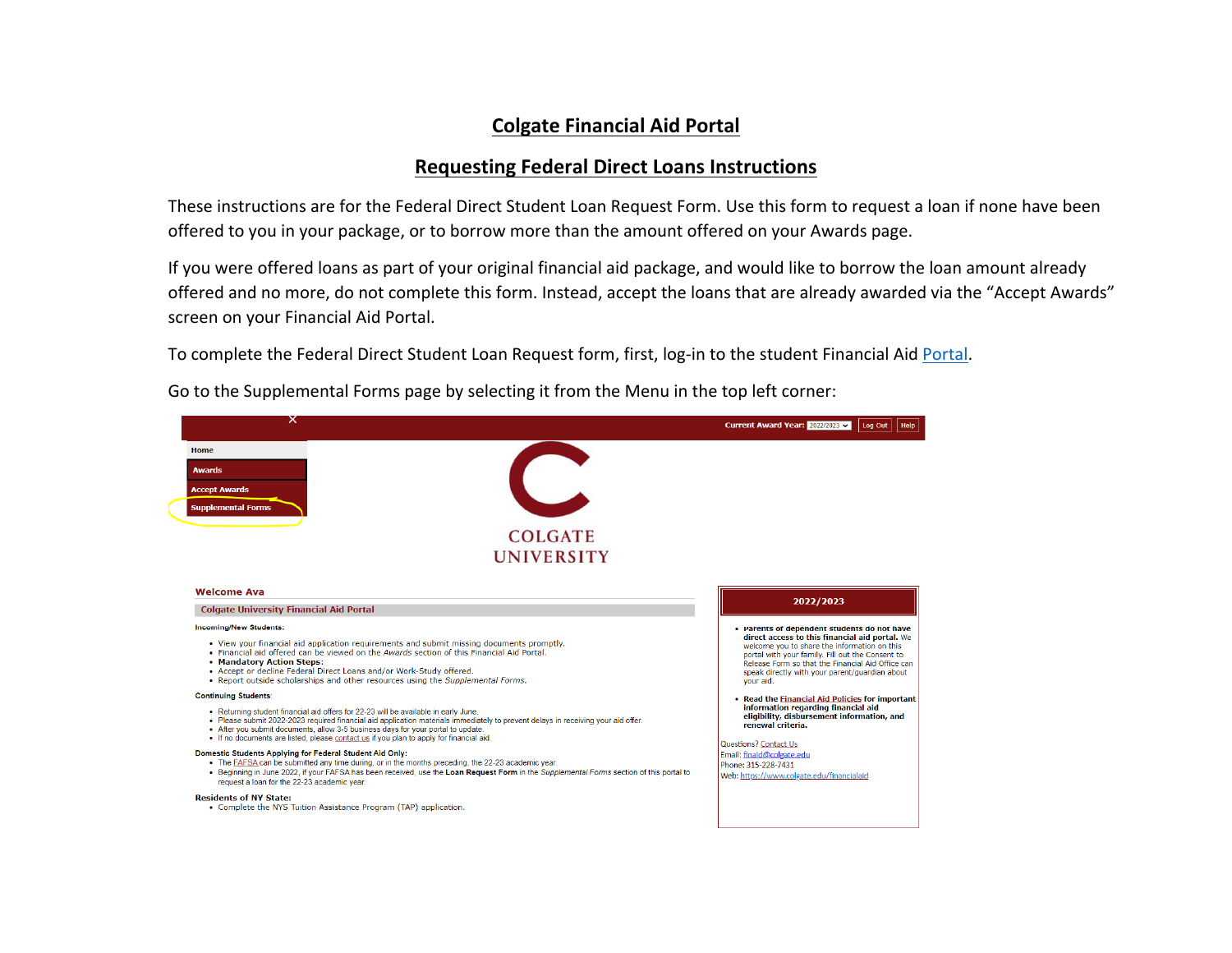Select the "Federal Direct Loan Student Request Form" on the Supplemental Forms page.



## **Supplemental Forms**

Only complete forms that are applicable to you. Once submitted, the Financial Aid Office will process the information you provided. If you have questions, or to amend a form after it was submitted, contact the Office of Fi

| <b>Your Supplemental Forms</b>                         |                                                                                                         |                           |                    |
|--------------------------------------------------------|---------------------------------------------------------------------------------------------------------|---------------------------|--------------------|
| <b>Application</b>                                     | <b>Application Description</b>                                                                          | <b>Application Status</b> | <b>Status Date</b> |
| <b>Consent to Release Financial Aid Information</b>    | Student's written authorization to disclose financial aid information to third parties (i.e. parents)   |                           |                    |
| <b>Consent to Release Aid Status to Colgate Depts.</b> | Student's written authorization to disclose financial aid information to Colgate University Departments |                           |                    |
| <b>Consent to Release Aid Status to Outside Agency</b> | Student's written authorization to disclose financial aid information to an outside agency              |                           |                    |
| Federal Direct Student Loan Request Form               | Complete this form to borrow a Federal Direct Loan greater than the amount currently offered            |                           |                    |